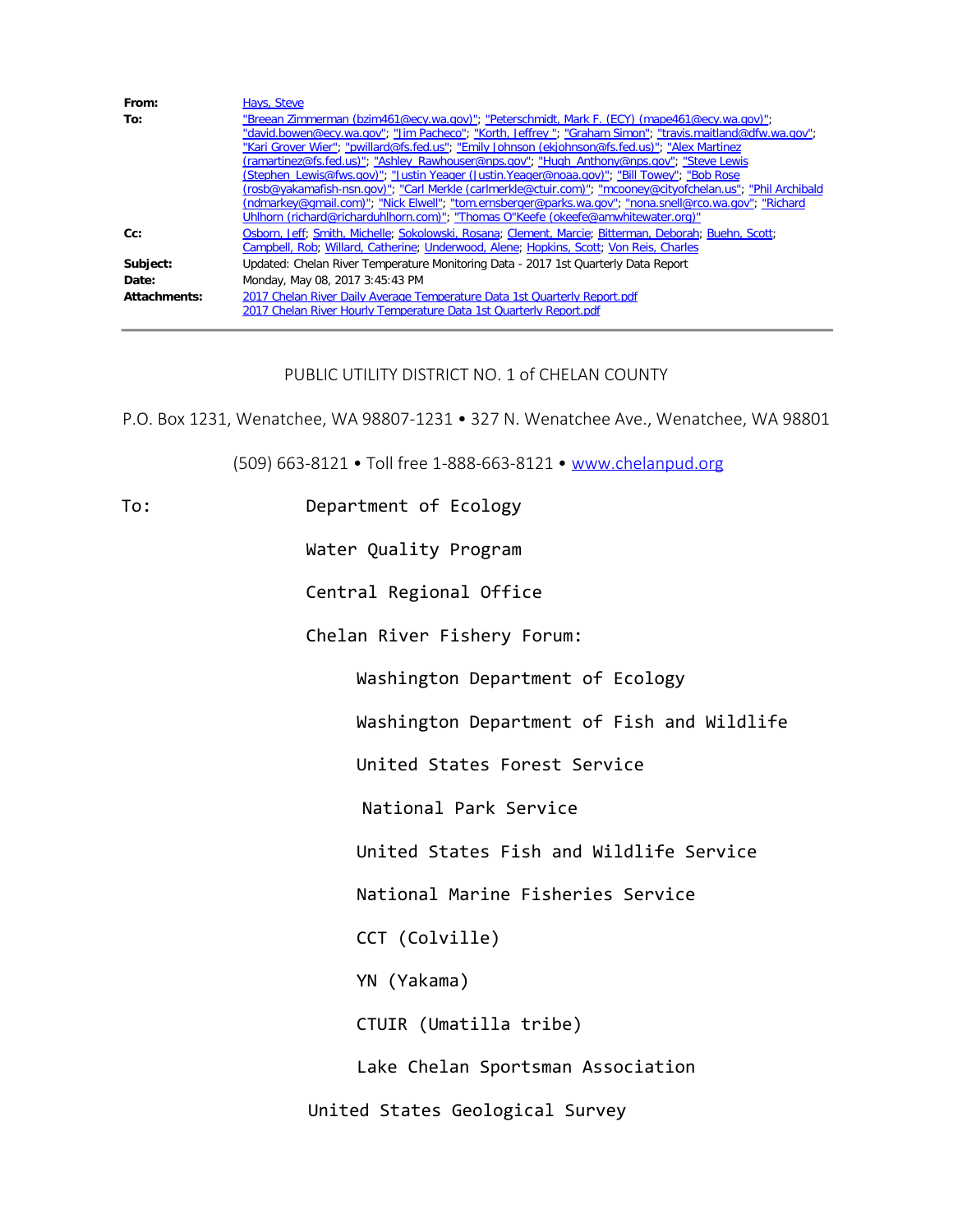Washington State Parks and Recreation Commission Washington State Recreation and Conservation Office City of Chelan Manson Parks and Recreation Department Lake Chelan Recreation Association American Whitewater

From: Steven Hays, Fish & Wildlife Senior Advisor Public Utility District No. 1 of Chelan County (Chelan

PUD)

[steve.hays@chelanpud.org](mailto:steve.hays@chelanpud.org)

(509)661-4181

Re: Lake Chelan Hydroelectric Project No. 637 (Project)

 Appendix D 401 Water Quality Certification Condition V.C.i)

Water Temperature Data Reports: 2017 Quarter 1

--------------------------------------------------------------------- ----------------------------

Dear Ecology Water Quality Program, Chelan River Fishery Forum and Other Parties:

Water temperature monitoring data for the 1st quarter 2017 (January - March), 2017, are provided in the attached files. These files contain the data from

March 16 – 31 that was not available when this data report was issued on April 27, 2017.

This information will be posted to the Lake Chelan Implementation web page under resource documents.

Please feel free to call or email any questions or comments.